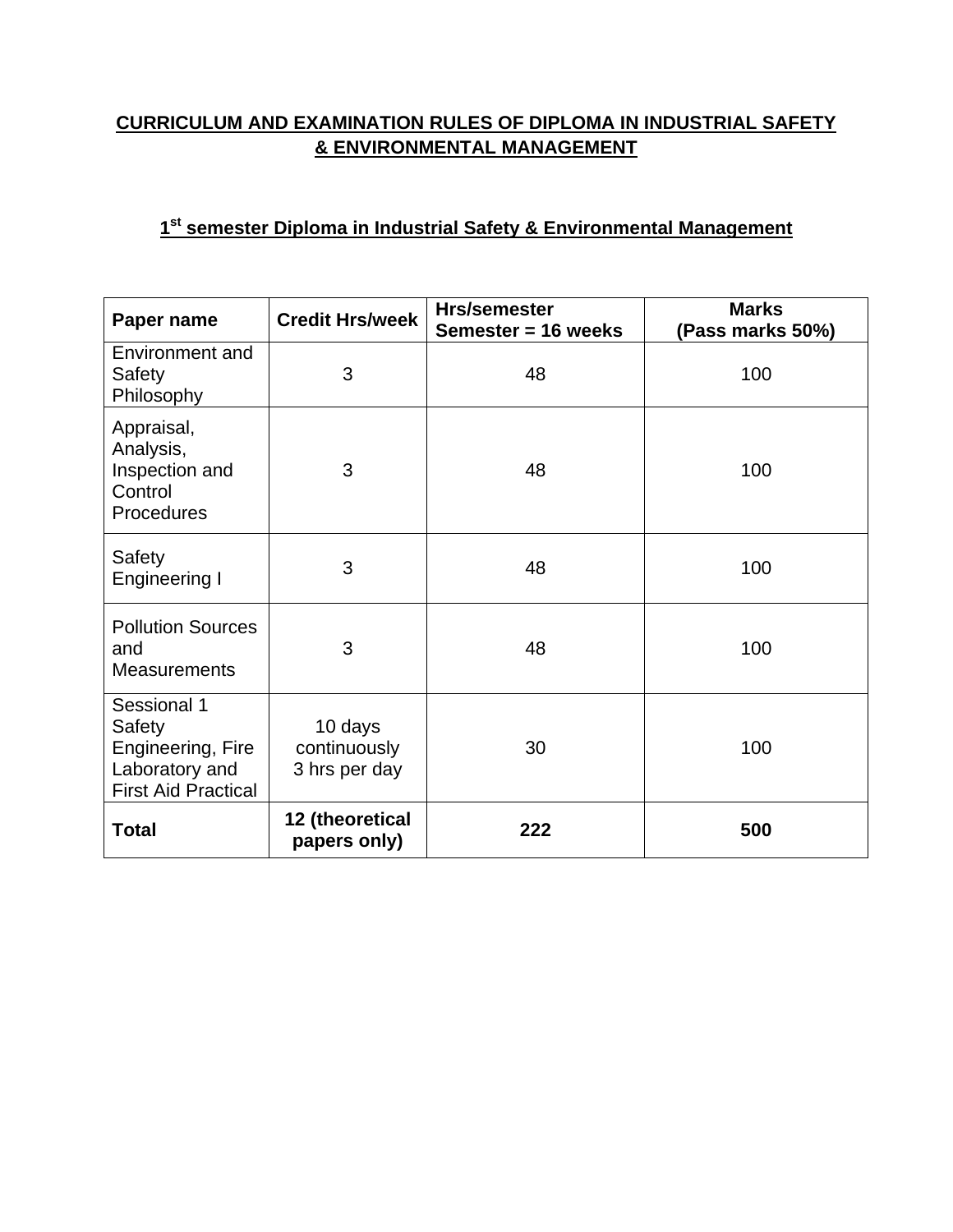# **2nd semester Diploma in Industrial Safety & Environmental Management**

| Paper name                                              | <b>Credit Hrs/week</b>                | <b>Hrs/semester</b><br>Semester = $16$<br>weeks | <b>Marks</b><br>(Pass marks 50%) |
|---------------------------------------------------------|---------------------------------------|-------------------------------------------------|----------------------------------|
| <b>Safety Engineering II</b>                            | 3                                     | 48                                              | 100                              |
| Fire Engineering and<br><b>Explosion Control</b>        | 3                                     | 48                                              | 100                              |
| <b>Industrial Hygiene</b><br>and Occupational<br>Health | 3                                     | 48                                              | 100                              |
| <b>Pollution Control</b><br><b>Strategies</b>           | 3                                     | 48                                              | 100                              |
| Sessional 2<br>Environmental<br>Analysis                | 10 days continuously<br>3 hrs per day | 30                                              | 100                              |
| <b>Total</b>                                            | 12 (theoretical<br>papers only)       | 222                                             | 500                              |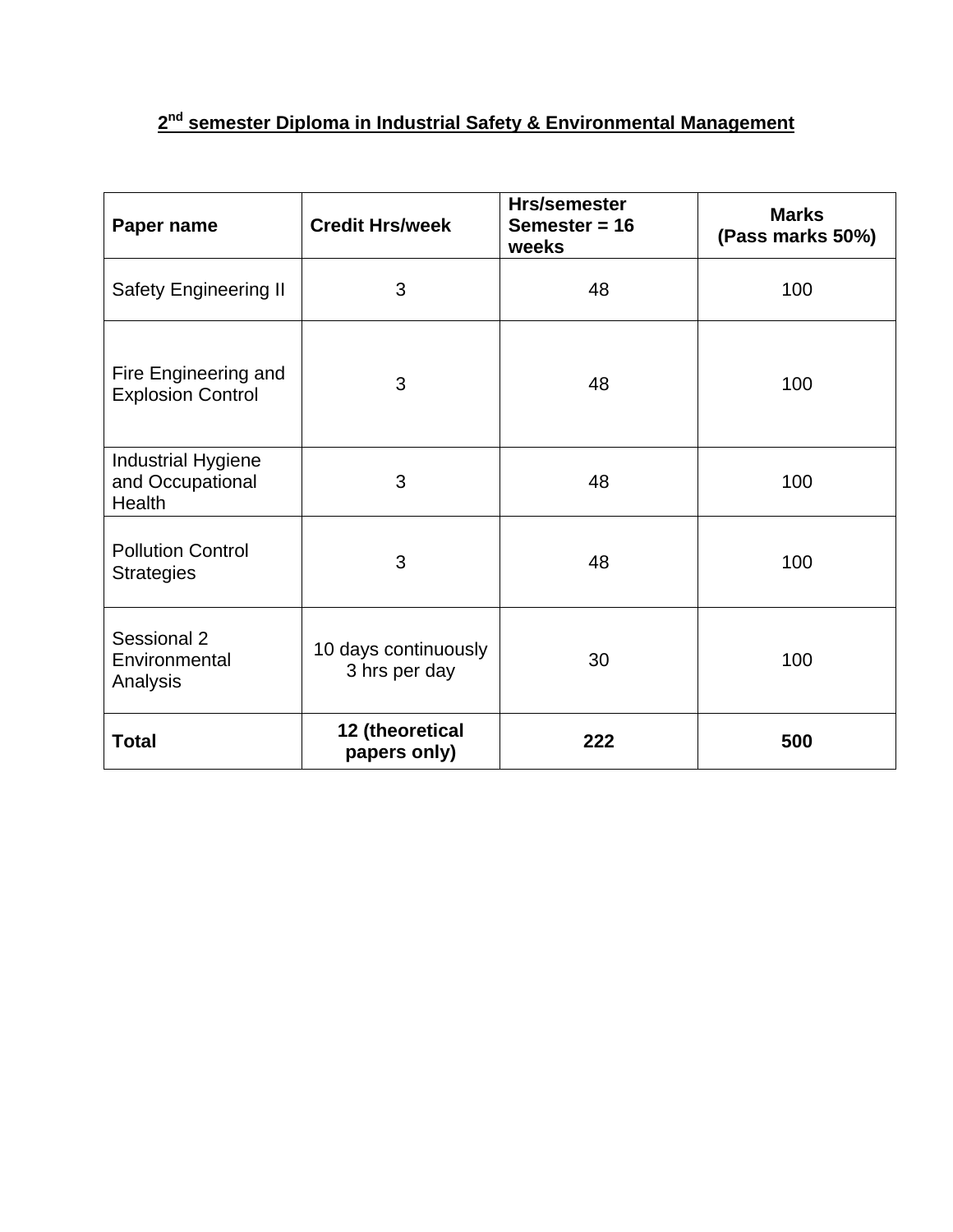# **3rd semester Diploma in Industrial Safety & Environmental Management**

| Paper name                                                                               | <b>Credit Hrs/week</b>                   | <b>Hrs/semester</b><br>Semester = $16$<br>weeks | <b>Marks</b><br>(Pass marks 50%)                                                |
|------------------------------------------------------------------------------------------|------------------------------------------|-------------------------------------------------|---------------------------------------------------------------------------------|
| Environmental<br><b>Impact Assessment</b>                                                | 3                                        | 48                                              | 100                                                                             |
| Project                                                                                  | Minimum three<br>weeks duration          | Minimum three<br>weeks duration                 | 200<br>(100 for work and<br>100 for thesis and<br>performance in viva-<br>voce) |
| Sessional 3<br>Seminar                                                                   |                                          |                                                 | 100                                                                             |
| Sessional 4<br><b>Industrial Hygiene</b><br>and Occupational<br><b>Health Laboratory</b> | 10 days<br>continuously<br>3 hrs per day |                                                 | 100                                                                             |
| <b>Total</b>                                                                             | 3 (theoretical<br>papers only)           | 48                                              | 500                                                                             |

**Grand total = 1500 marks**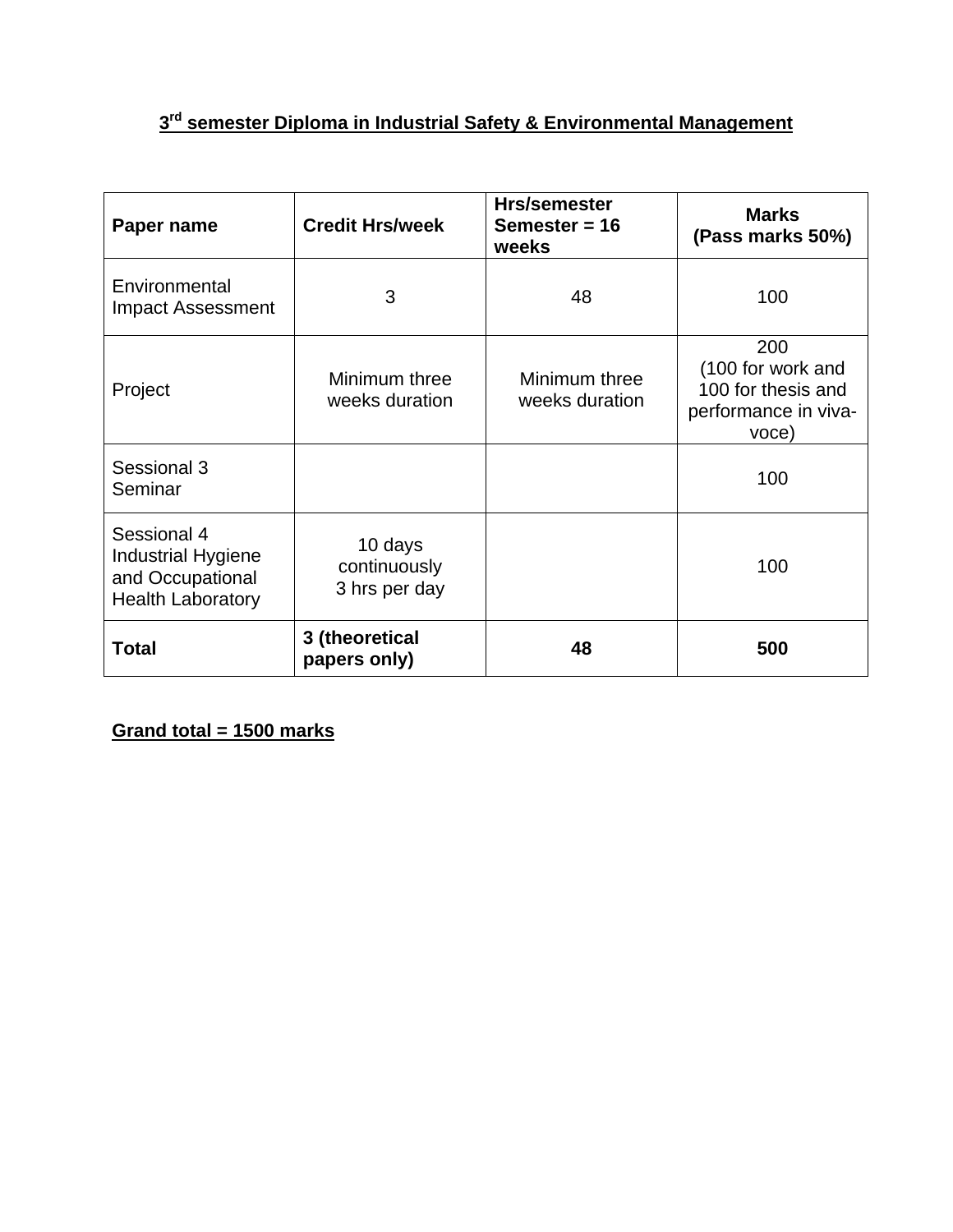### **EXAMINATION RULES**

The following examination fees are fixed and should be paid before appearing in the theoretical papers:

| Semester examination fee | Rs. 500/-                                                                  |
|--------------------------|----------------------------------------------------------------------------|
| Grade Card               | Rs. 500/-                                                                  |
| Repeat examination fee   | Rs. 500/- (for students who may fail in one or more<br>theoretical papers) |
| Certificate fee          | Rs. 100/-                                                                  |

- 1. The diploma course will be of three semesters duration and semester examination system.
- 2. A student has to pass each theoretical subject, sessionals **within three consecutive academic sessions** from his/her admission to the course. A student will be promoted to the next semester irrespective of his/her performance in theoretical subjects provided he/she has passed the sessionals in that semester. A student will be ineligible to appear in the semester examination, if he/she fails to pass the sessionals in that semester. In such cases he/she will have to take readmission in that particular semester paying full fees for that semester.
- 3. Pass marks will be 50% in each subject (theoretical or sessional).
- 4. Minimum 70% attendance is necessary for appearing in the examination. However appeals for waivers will be heard by the Coordination Committee.
- 5. A student will have to appear in all theoretical papers taken by him/her at a regular semester examination to be held at the end of the semester.
- 6. The diploma will be awarded to the candidate on successful completion of all semester examinations (theoretical and sessionals).
- 7. **There will no separate repeat examinations.** Any student who has failed in one or more papers must appear for those specific papers with the junior batch in the following session. Preparatory classes or specific guidance will be given to unsuccessful students to rectify their deficiencies.
- 8. A student who is successful in all the papers (theoretical and sessional) in one attempt will be considered for a merit position and he/she who is successful in multiple attempts will be considered as "pass" without any merit position.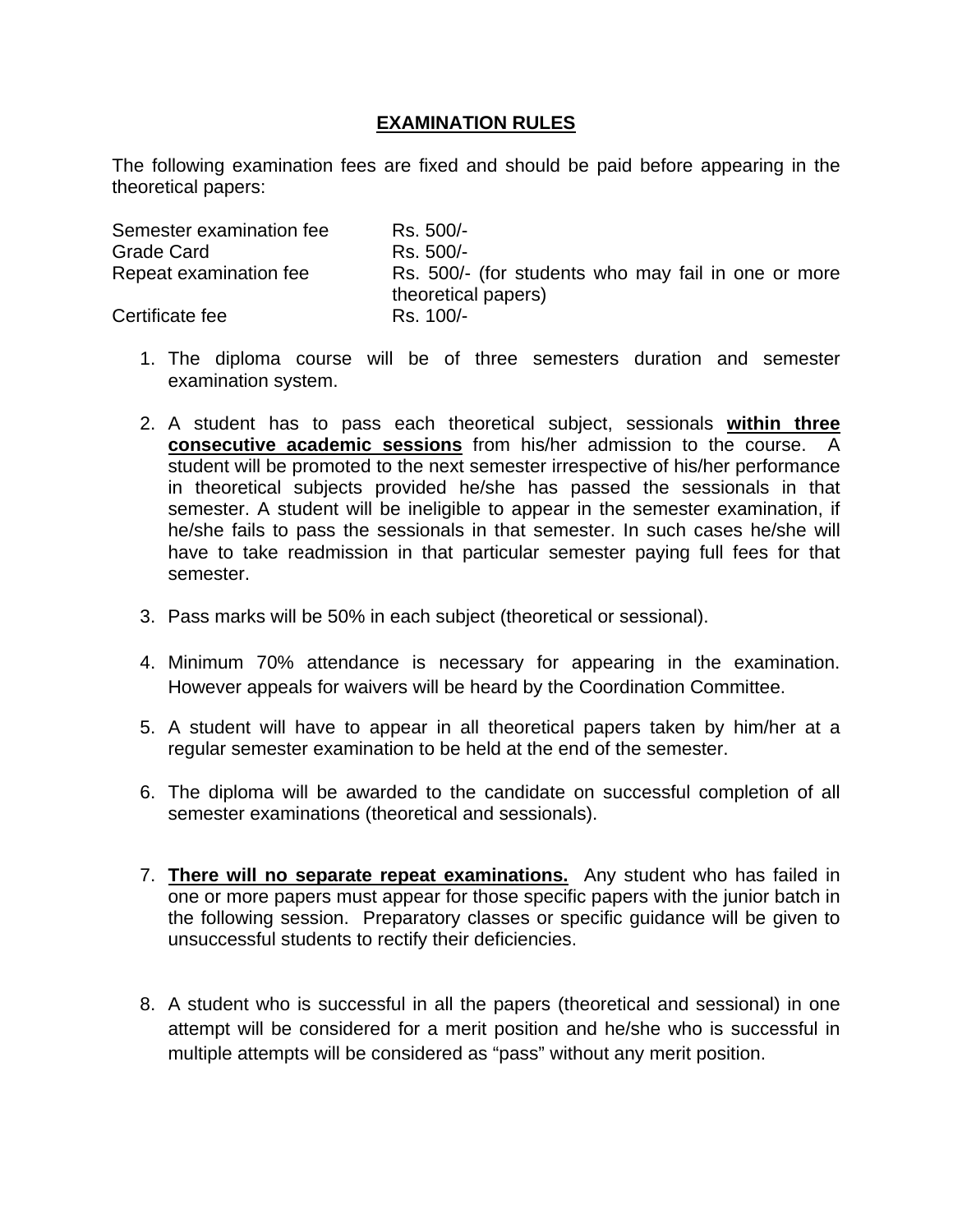- 9. Candidates securing 65% or more of aggregate marks in the total number of papers (including sessionals) will be declared to have passed in First Class and other successful candidates securing less than 65% marks will be placed in the Second class.
- 10. All students will have to appear in written examinations in each semester conducted by the Controller of Examinations, Jadavpur University and the venue of the theoretical and sessional examinations will be decided upon by the Controller of Examinations, Jadavpur University.
- 11. Controller of Examination on the recommendation from the Coordinator, Diploma in Industrial Safety & Environmental Management will appoint the paper setters as well as examiners of the answer scripts. The paper setters and examiners may be internal or external members.
- 12. The students' performance will be indicated as grade points and credit hours and Cumulative Grade Point Average (CGPA) in both the semesters' grade cards and the total percentage of marks and class will be additionally mentioned in the third (final) semester's grade card.

| % marks obtained | Performance | Grade | <b>Grade Points</b> |
|------------------|-------------|-------|---------------------|
| 90 and above     | Outstanding |       |                     |
| 80 to 89         | Excellent   |       |                     |
| 70 to 79         | Very Good   | В     |                     |
| 60 to 69         | Good        |       |                     |
| 50 to 59         | Fair        |       |                     |
| Less than 50     | Fail        |       |                     |

Classification of grades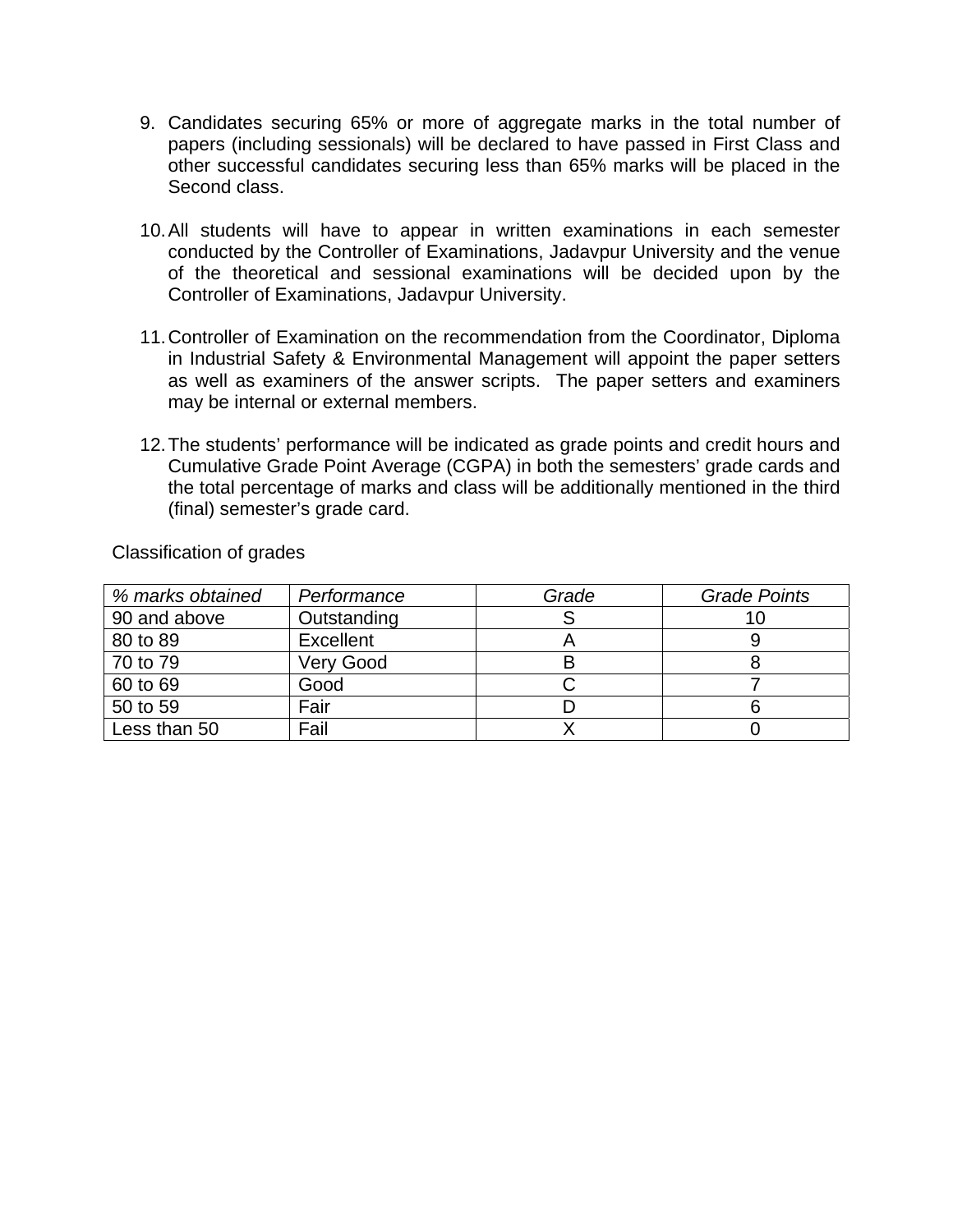#### **SYLLABUS OF DIPLOMA IN INDUSTRIAL SAFETY & ENVIRONMENTAL MANAGEMENT**

#### **(IN COLLABORATION WITH M/S NUVOCO VISTAS CORP. LTD., FORMERLY LAFARGE INDIA LTD.)**

## **FIRST SEMESTER**

#### **Paper 1**

#### **ENVIRONMENT AND SAFETY PHILOSOPHY**

Ethics of environmental conservation: Need for conservation and concept of sustainable development

Environmental Policy and Laws: Environmental policy issues and Planning – Corporate Environmental Policies – Provisions of Environment (Protection) Act 1986 and Rules, Factories Act and Rules, Water (Prevention and Control of Pollution) Act 1974, Air (Prevention and control of pollution) act 1981, Public Liability Insurance Act 1991 – Coastal Regulation Zone (CRZ) Notification.

Safety Laws: Provisions of Factories Act and Rules, Employees State Insurance Act. Safety Philosophy: Physical, Physiological and Psychological Factors of Safety – Safety Organization – Safety Education and Training – Employees Participation in Safety – Economics of Safety – Behavioral Safety.

Principles of Accident Prevention. Measurement of safety performance

Key elements of Safety Management system (ISO 14001, OHSAS 18001 etc.). ILO Legislations – Convention and Recommendation concerning Safety, Health and Environment –Safety, Health and Environment as Human Right Issue.

Relevant provisions of the constitution of India for protection and improvement of environment, Responsibility of the State (48A), Fundamental Duties (51A), Responsibility of Panchayet (243G), Responsibility of Municipalities (243W).

#### **Paper 2**

#### **APPRAISAL, ANALYSIS, INSPECTION AND CONTROL PROCEDURES**

Laws and Regulation: Manufacture, Storage and Import of Hazardous Chemical (Amendment) Rules, 2000,Chemical Accidents (Emergency Preparedness, Planning and Response) Rules 1986,Hazardous Waste (Management, Handling and Trans boundary Movement) Rules 2008.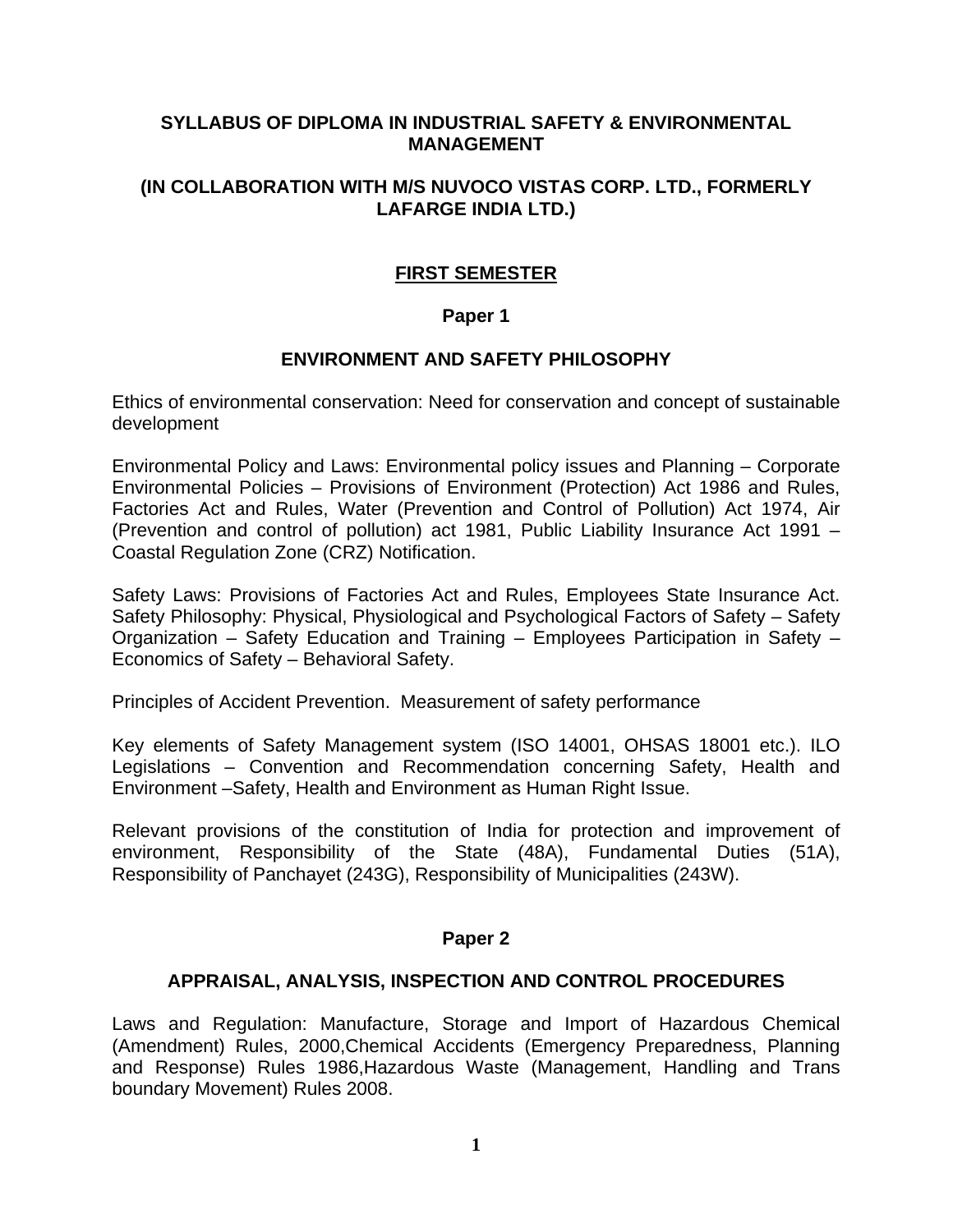Hazards and Risks: Understanding of Hazards and Risks – Risk Assessment Techniques – Accident Investigation Reporting and Analysis Techniques – Measurement and Control of Performances. Hazard analysis techniques and measurements.

Major Accident Hazard Control: Conception of Major Accident Hazard – Evaluation of major hazards –Onsite and Offsite Emergency Planning – Case Studies.

Importance of Disaster Management: Concept – Emergency preparedness at local level – Contingency Plans – Emergency planning and preparedness in international standards like ISO 14001, OHSA's 18001 and OSHA's Process Safety Management System.

#### **Paper 3**

#### **SAFETY ENGINEERING - I**

Laws and Regulations – Relevant Provisions of Factories Act and Rules, Indian Electricity Act and Rules, Explosive Act and Rules, Gas Cylinders Rules.

Housekeeping – Concept of 5S and its significance.

Safety in Workplace – Plant / Work area Design – Hand tools and Portable power tools – Manual and Mechanical Material Handling – Ergonomics – Machine Guarding – Storage of Materials.

Electrical Safety – Safety in Electricity Industry – Types of Electrical Hazards – Energy Isolation –Industrial Illumination.

Special Precautions – Working at Height – Working in Confined Spaces – Work Permits for Working at Height and Working in Confined Spaces.

#### **Paper 4**

#### **POLLUTION SOURCES AND MEASUREMENTS**

Pollutants – Air pollutants – Measurement of air pollutants

Water and soil pollutants – Pathogens. Solid wastes.

Noise Pollution Measurements – Community Noise Sources and Industrial Noise Sources – Noise Pollution Measurements.

Measurement of water/soil pollutants – Physical, Chemical and Biological Determinations.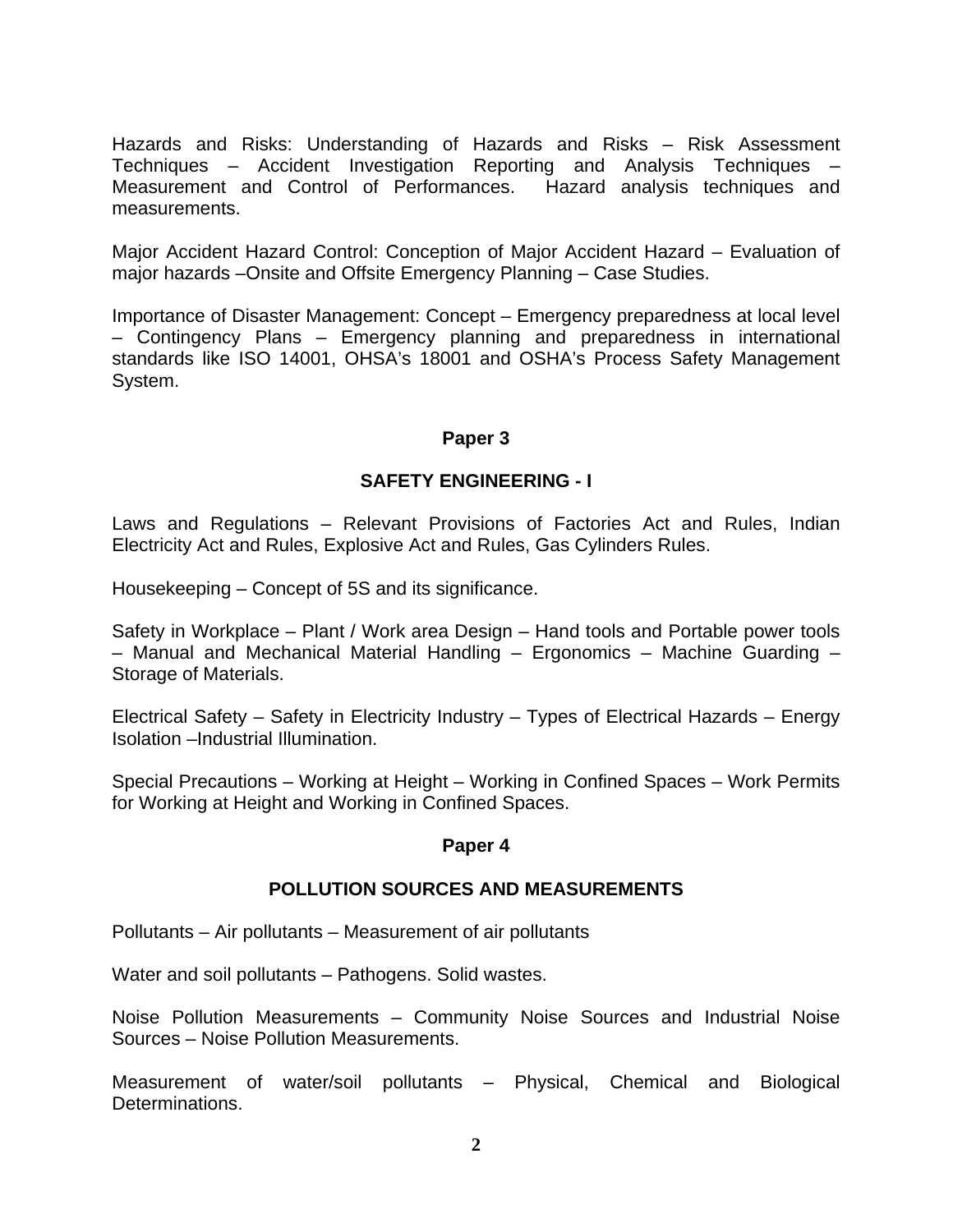## **SESSIONAL 1**

#### **SAFETY ENGINEERING, FIRE LABORATORY AND FIRST AID PRACTICAL**

Measurement of illumination level, assessment of heat stress in work environment, measurement of the number of air changes, measurement of sound levels, determination of concentration of inflammable vapors, determination of fire load, types and uses of different types of fire canisters, fire hose and fire truck, measurement of vibrations of machines and equipment, continuity test for electrical circuits, earthing continuity test, measurement of insulation resistance.

First Aid: In Consultation with St. John Ambulance.

#### **SECOND SEMESTER**

#### **Paper 1**

#### **SAFETY ENGINEERING – II**

Safety in Engineering Industry – Introduction – Safety in Operations of Hazardous Machines – Safety in welding and gas cutting – Safety in cold forming and hot working of metals – Work Permits for hot Work and Cold Work – Safety of Pressure vessels – Safety in inspection and testing – Safety in radiography.

Laws and Regulations – Relevant Provisions of Factories Act and Rules, Static and Mobile Pressure Vessels (Unfired) Rule.

Safety in Construction Industry – Scope of safety in construction – Safety in Construction and Demolition Operation – Safety in use of construction machineries and equipments – Safety in special Construction Operations – Prevention of falls of persons – Precautions from falling of materials.

Laws and Regulations – Relevant Provisions of Building and Other Construction Workers (Regulation of Employment and Conditions of Service) Act and Rules – National Building Codes.

Safety in Chemical Industries – Introduction – Bulk / Isolated storage – Pipeline Safety – Chemical Reaction, Processes and its Hazards – Safety maintenance in Chemical Plants – Hazardous Operation Control Mechanism – Case studies.

Laws and Regulations – Relevant Provisions of Factories Act and Rules.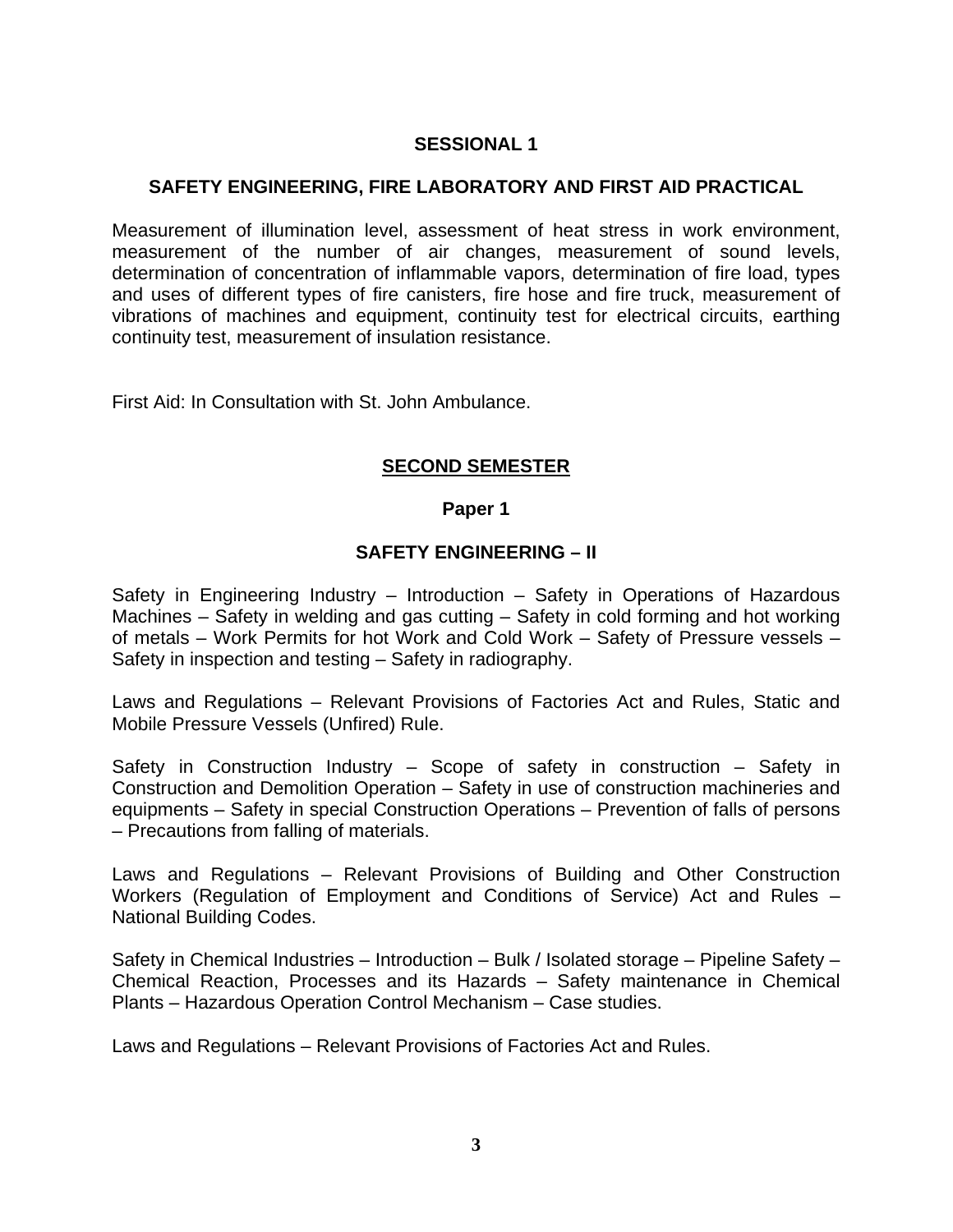## **Paper 2**

#### **FIRE ENGINEERING AND EXPLOSION CONTROL**

Fire – Introduction – Fire Chemistry and its Physics – Fire Engineering – Theories of Fire – Fire Protection, Prevention and Control – Fire Design – Fire load.

Explosion – Theories of Explosion – Types of Explosions – Explosion Protection, Prevention and Control.

Laws and Regulations – Relevant Provisions of Factories Act and Rules – Explosive Act and Rules–Petroleum Act and Petroleum (Amendment) Rules – Calcium Carbide Rule.

#### **Paper 3**

## **INDUSTRIAL HYGIENE AND OCCUPATIONAL HEALTH**

Industrial Hygiene – Concepts – Physical, Chemical and biological Hazards – Industrial Physiology –Ventilation and Heat – Noise and Vibration.

Occupational Health – Concepts – Occupational Health Services.

Personal Protective Equipment – Types and uses.

ILO Legislations – Convention and Recommendation concerning Occupational Health and Safety –Trade Policy affecting Occupational Health and Safety.

#### **Paper 4**

#### **POLLUTION CONTROL STRATEGIES**

Water Pollution Control Strategies – Domestic Wastewater: Physical Unit Operations – Chemical Unit Processes – Fundamentals of Biological Treatment – Suspended Growth Biological Treatment Processes – Attached Growth Treatment Processes – Disinfection Process – Industrial Wastewater: Concepts of Remediation Technologies – Remediation Approaches for Different Chemical Contaminants – Tertiary Treatment Technologies.

Air and Noise Pollution Control Strategies – Methods for Particulate Control – Minimization of gaseous Emissions – Emission Reduction in Industries – Desulphurization – Nitrogen Oxide Reduction.

Noise pollution control strategies – Control of Noise Source by Design – Noise Control in Transmission Path – Noise control by Redress – Protection of receiver.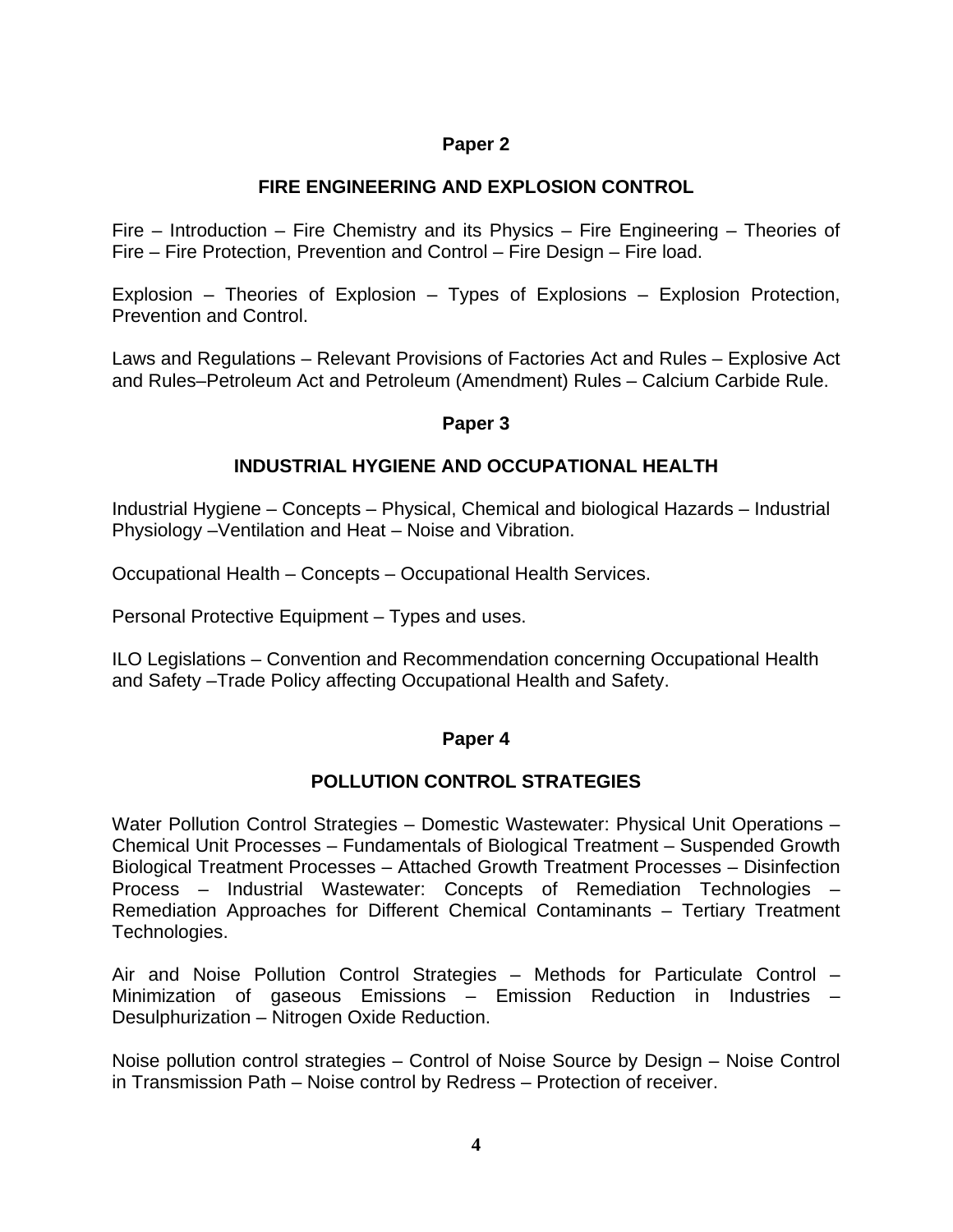Land and Sea Pollution Control Strategies – Concept of Bioavailability – Recalcitrant Molecules – In-Situ and ex-Situ Soil Remediation Technologies.

Solid waste management – Solid waste generation – On-site Handling, Storage and Processing – Collection of Solid Wastes – Processing Techniques – Land Filling Operations – Hazardous Wastes Management.

Marine and coastal pollution control strategies – Marine and Coastal Water Characteristics – Coastal Zone Management – Mechanics of Pollutant Transport – Physical Operations for Pollutant Removal. Bioremediation Approaches.

## **SESSIONAL 2**

#### **ENVIRONMENTAL ANALYSIS**

Laboratory work related to 1st Semester Paper 4 (Measurement of Pollution).

## **THIRD SEMESTER**

#### **Paper 1**

#### **ENVIRONMENTAL IMPACT ASSESSSMENT**

Introduction to EIA – Relation between Development and Environment – Sustainable Development and Carrying Capacity – Origin and Development of EIA – Legal Aspect – Objective of EIA – General Methodology-Guidelines in India – Baseline Studies and Monitoring – Rapid and Comprehensive EIA –Public Participation – Identification and Prediction of Impact – Use of Various Models – Mitigation Measures – EMP – Case studies.

#### **PROJECT**

Training in industries for at least three weeks. Project report should be submitted, followed by a presentation before external examiners

#### **SESSIONAL 3**

#### **SEMINAR**

Presentation based on industry visit and case studies related to safety, occupational health and environment. Students should submit a written report.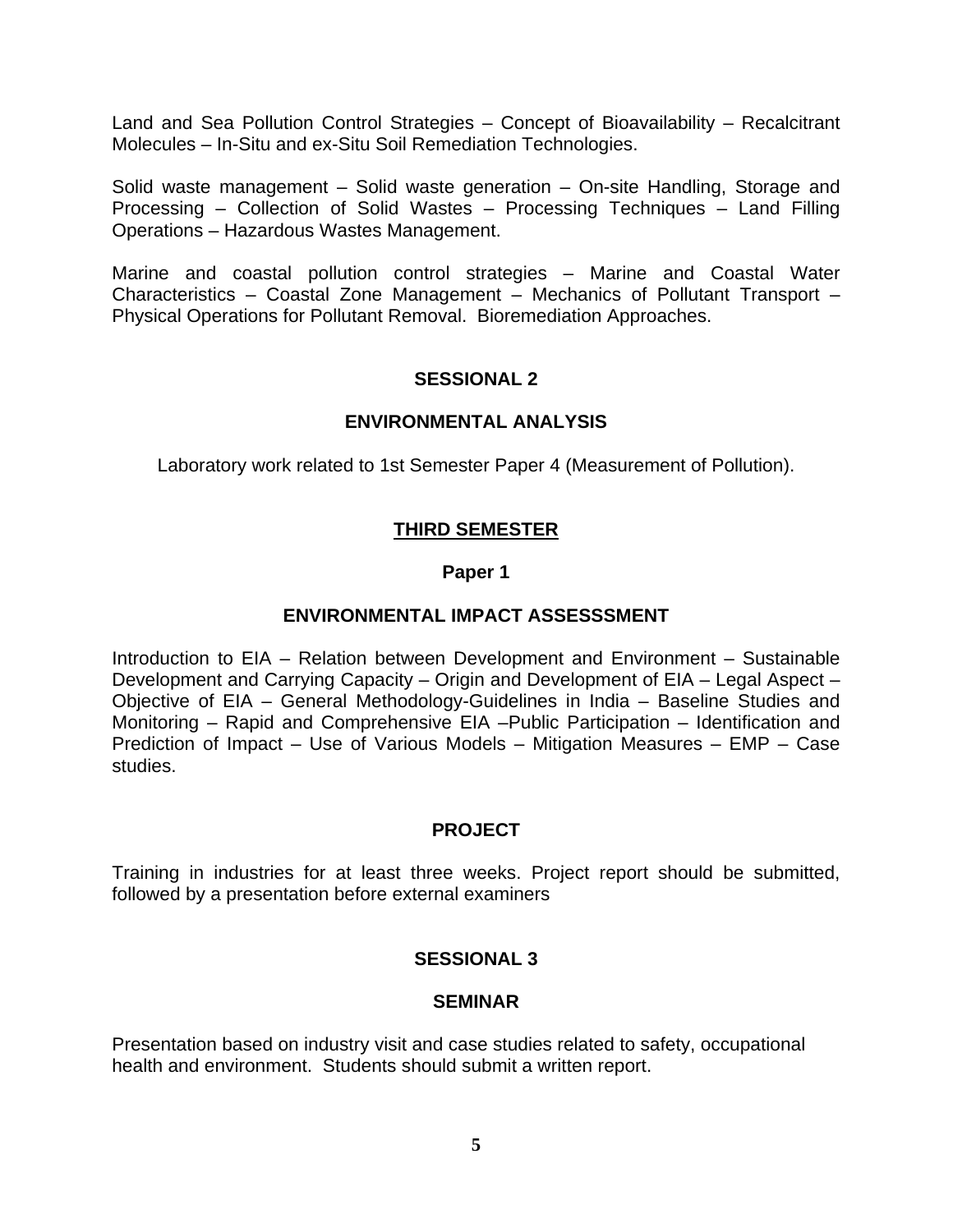## **SESSIONAL 4**

## **INDUSTRIAL HYGIENE AND OCCUPATIONAL HEALTH LABORATORY**

Demonstration and calibration of air sampling equipment, sampling and estimation of gasses in work environment, sampling and estimation of solvent vapors in work environment, sampling and estimation of dust gravimetric method

Lung function test, ear testing on audiometer, study of notifiable diseases by use of models, demonstration of personal protective equipment.